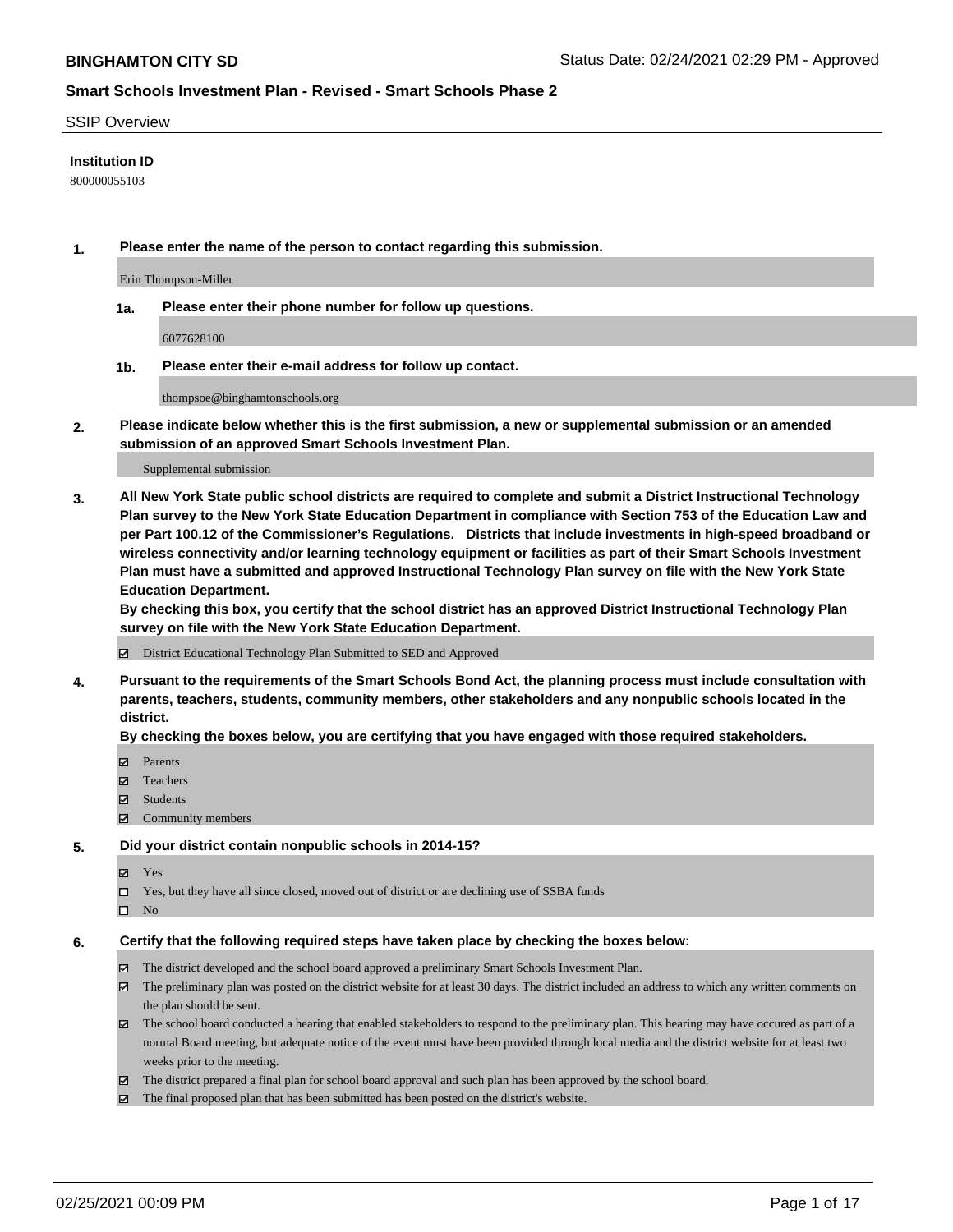SSIP Overview

**6a. Please upload the proposed Smart Schools Investment Plan (SSIP) that was posted on the district's website, along with any supporting materials. Note that this should be different than your recently submitted Educational Technology Survey. The Final SSIP, as approved by the School Board, should also be posted on the website and remain there during the course of the projects contained therein.**

Smart Schools Bond Act Phase II.pdf

**6b. Enter the webpage address where the final Smart Schools Investment Plan is posted. The Plan should remain posted for the life of the included projects.**

http://www.binghamtonschools.org/district/required\_notifications

**7. Please enter an estimate of the total number of students and staff that will benefit from this Smart Schools Investment Plan based on the cumulative projects submitted to date.**

6,000

**8. An LEA/School District may partner with one or more other LEA/School Districts to form a consortium to pool Smart Schools Bond Act funds for a project that meets all other Smart School Bond Act requirements. Each school district participating in the consortium will need to file an approved Smart Schools Investment Plan for the project and submit a signed Memorandum of Understanding that sets forth the details of the consortium including the roles of each respective district.**

 $\Box$  The district plans to participate in a consortium to partner with other school district(s) to implement a Smart Schools project.

#### **9. Please enter the name and 6-digit SED Code for each LEA/School District participating in the Consortium.**

| Partner LEA/District | <b>ISED BEDS Code</b> |
|----------------------|-----------------------|
| (No Response)        | (No Response)         |

### **10. Please upload a signed Memorandum of Understanding with all of the participating Consortium partners.**

(No Response)

**11. Your district's Smart Schools Bond Act Allocation is:**

\$5,247,780

#### **12. Final 2014-15 BEDS Enrollment to calculate Nonpublic Sharing Requirement**

|            | Public Enrollment | Nonpublic Enrollment | Total Enrollment | l Nonpublic Percentage |
|------------|-------------------|----------------------|------------------|------------------------|
| Enrollment | 5.601             | 510                  | 6,111.00         | 8.35                   |

**13. This table compares each category budget total, as entered in that category's page, to the total expenditures listed in the category's expenditure table. Any discrepancies between the two must be resolved before submission.**

|                                          | Sub-Allocations | <b>Expenditure Totals</b> | Difference |
|------------------------------------------|-----------------|---------------------------|------------|
| <b>School Connectivity</b>               | 0.00            | 0.00                      | 0.00       |
| Connectivity Projects for<br>Communities | 0.00            | 0.00                      | 0.00       |
| Classroom Technology                     | 0.00            | 0.00                      | 0.00       |
| Pre-Kindergarten Classrooms              | 609,813.00      | 609,813.00                | 0.00       |
| Replace Transportable<br>Classrooms      | 0.00            | 0.00                      | 0.00       |
| <b>High-Tech Security Features</b>       | 609,806.00      | 609,806.00                | 0.00       |
| Nonpublic Loan                           | 0.00            | 0.00                      | 0.00       |
| Totals:                                  |                 |                           |            |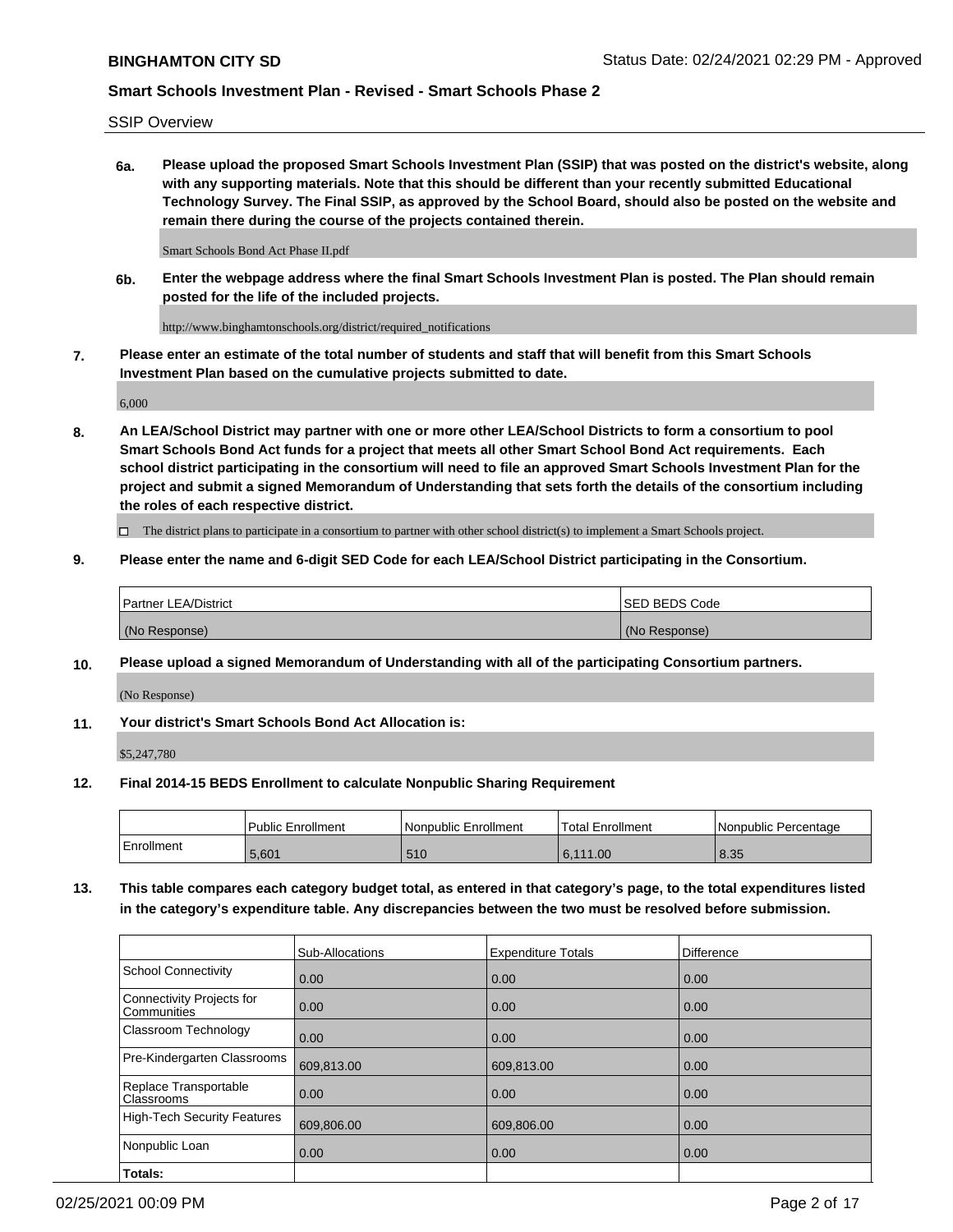SSIP Overview

| Sub-Allocations | Expenditure Totals | Difference |
|-----------------|--------------------|------------|
| 1,219,619       | 1,219,619          | 0          |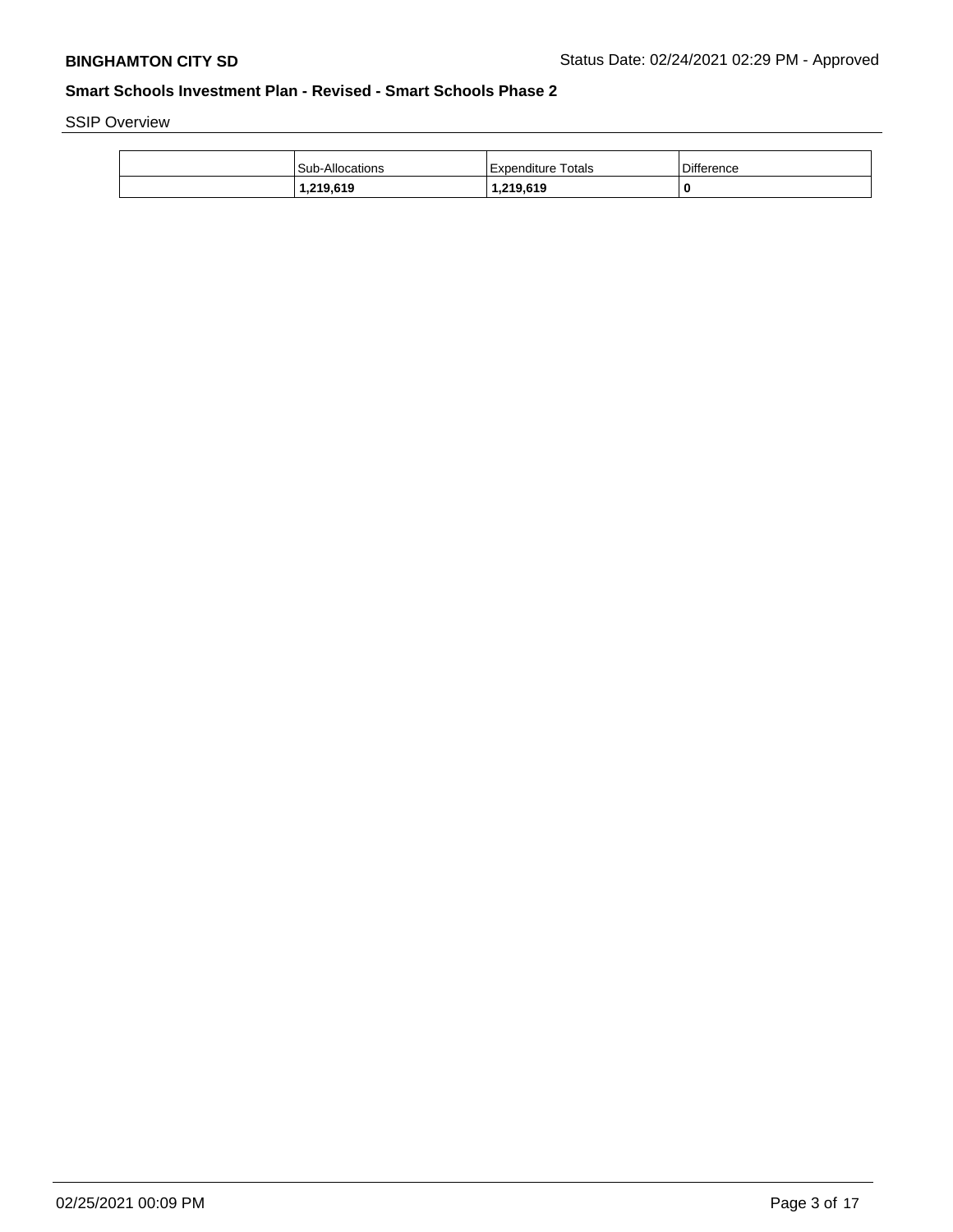School Connectivity

- **1. In order for students and faculty to receive the maximum benefit from the technology made available under the Smart Schools Bond Act, their school buildings must possess sufficient connectivity infrastructure to ensure that devices can be used during the school day. Smart Schools Investment Plans must demonstrate that:**
	- **• sufficient infrastructure that meets the Federal Communications Commission's 100 Mbps per 1,000 students standard currently exists in the buildings where new devices will be deployed, or**
	- **• is a planned use of a portion of Smart Schools Bond Act funds, or**
	- **• is under development through another funding source.**

**Smart Schools Bond Act funds used for technology infrastructure or classroom technology investments must increase the number of school buildings that meet or exceed the minimum speed standard of 100 Mbps per 1,000 students and staff within 12 months. This standard may be met on either a contracted 24/7 firm service or a "burstable" capability. If the standard is met under the burstable criteria, it must be:**

**1. Specifically codified in a service contract with a provider, and**

**2. Guaranteed to be available to all students and devices as needed, particularly during periods of high demand, such as computer-based testing (CBT) periods.**

**Please describe how your district already meets or is planning to meet this standard within 12 months of plan submission.**

(No Response)

**1a. If a district believes that it will be impossible to meet this standard within 12 months, it may apply for a waiver of this requirement, as described on the Smart Schools website. The waiver must be filed and approved by SED prior to submitting this survey.**

 $\Box$  By checking this box, you are certifying that the school district has an approved waiver of this requirement on file with the New York State Education Department.

**2. Connectivity Speed Calculator (Required). If the district currently meets the required speed, enter "Currently Met" in the last box: Expected Date When Required Speed Will be Met.**

|                  | l Number of     | Required Speed | Current Speed in | Expected Speed  | Expected Date                           |
|------------------|-----------------|----------------|------------------|-----------------|-----------------------------------------|
|                  | <b>Students</b> | In Mbps        | l Mbps           | to be Attained  | When Required                           |
|                  |                 |                |                  |                 | l Within 12 Months ISpeed Will be Met l |
| Calculated Speed | (No Response)   | 0.00           | (No Response)    | l (No Response) | l (No Response)                         |

**3. Describe how you intend to use Smart Schools Bond Act funds for high-speed broadband and/or wireless connectivity projects in school buildings.**

(No Response)

**4. Describe the linkage between the district's District Instructional Technology Plan and how the proposed projects will improve teaching and learning. (There should be a link between your response to this question and your responses to Question 1 in Section IV - NYSED Initiatives Alignment: "Explain how the district use of instructional technology will serve as a part of a comprehensive and sustained effort to support rigorous academic standards attainment and performance improvement for students."** 

**Your answer should also align with your answers to the questions in Section II - Strategic Technology Planning and the associated Action Steps in Section III - Action Plan.)**

(No Response)

**5. If the district wishes to have students and staff access the Internet from wireless devices within the school building, or in close proximity to it, it must first ensure that it has a robust Wi-Fi network in place that has sufficient bandwidth to meet user demand.**

**Please describe how you have quantified this demand and how you plan to meet this demand.**

(No Response)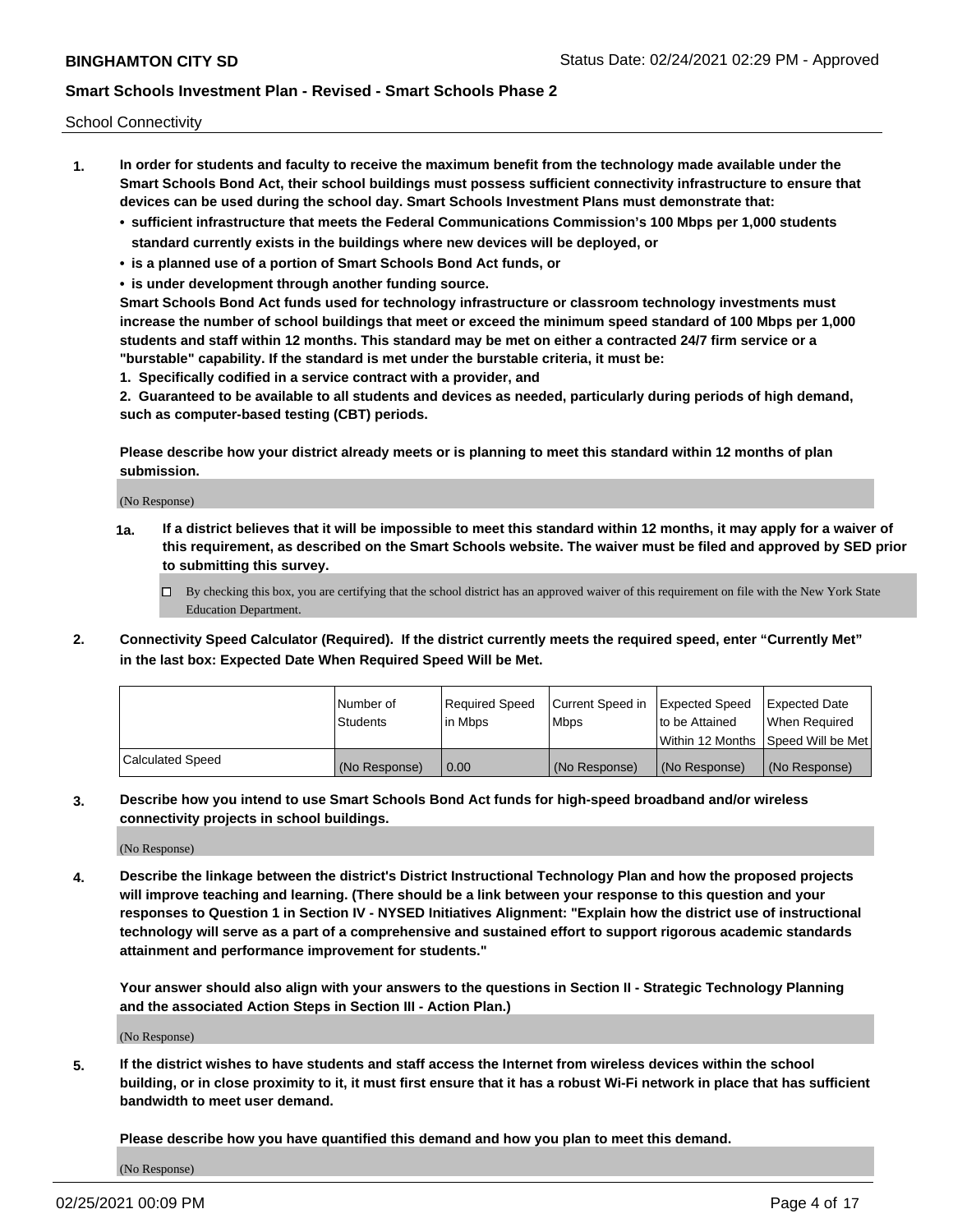School Connectivity

**6. Smart Schools plans with any expenditures in the School Connectivity category require a project number from the Office of Facilities Planning. Districts must submit an SSBA LOI and receive project numbers prior to submitting the SSIP. As indicated on the LOI, some projects may be eligible for a streamlined review and will not require a building permit.**

**Please indicate on a separate row each project number given to you by the Office of Facilities Planning.**

| Project Number |  |
|----------------|--|
| (No Response)  |  |

**7. Certain high-tech security and connectivity infrastructure projects may be eligible for an expedited review process as determined by the Office of Facilities Planning.**

### **Was your project deemed eligible for streamlined review?**

(No Response)

### **8. Include the name and license number of the architect or engineer of record.**

| Name          | License Number |
|---------------|----------------|
| (No Response) | (No Response)  |

#### **9. Public Expenditures – Loanable (Counts toward the nonpublic loan calculation)**

| Select the allowable expenditure type.<br>Repeat to add another item under each type. | <b>PUBLIC</b> Items to be<br>l Purchased | Quantity           | Cost Per Item    | <b>Total Cost</b> |
|---------------------------------------------------------------------------------------|------------------------------------------|--------------------|------------------|-------------------|
| (No Response)                                                                         | (No Response)                            | l (No<br>Response) | (No<br>Response) | $\overline{0.00}$ |
|                                                                                       |                                          | O                  | 0.00             |                   |

## **10. Public Expenditures – Non-Loanable (Does not count toward nonpublic loan calculation)**

| Select the allowable expenditure<br>type.<br>Repeat to add another item under<br>each type. | <b>PUBLIC</b> Items to be purchased | Quantity      | Cost per Item | <b>Total Cost</b> |
|---------------------------------------------------------------------------------------------|-------------------------------------|---------------|---------------|-------------------|
| (No Response)                                                                               | (No Response)                       | (No Response) | (No Response) | 0.00              |
|                                                                                             |                                     |               | 0.00          |                   |

#### **11. Final 2014-15 BEDS Enrollment to calculate Nonpublic Sharing Requirement (no changes allowed.)**

|            | Public Enrollment | Nonpublic Enrollment | 'Total Enrollment | l Nonpublic Percentage |
|------------|-------------------|----------------------|-------------------|------------------------|
| Enrollment | 5,601             | 510                  | 6.111.00          | 8.35                   |

#### **12. Total Public Budget - Loanable (Counts toward the nonpublic loan calculation)**

|                                                      | Public Allocations | Estimated Nonpublic Loan<br>Amount | Estimated Total Sub-Allocations |
|------------------------------------------------------|--------------------|------------------------------------|---------------------------------|
| Network/Access Costs                                 | (No Response)      | 0.00                               | 0.00                            |
| School Internal Connections and<br><b>Components</b> | (No Response)      | 0.00                               | 0.00                            |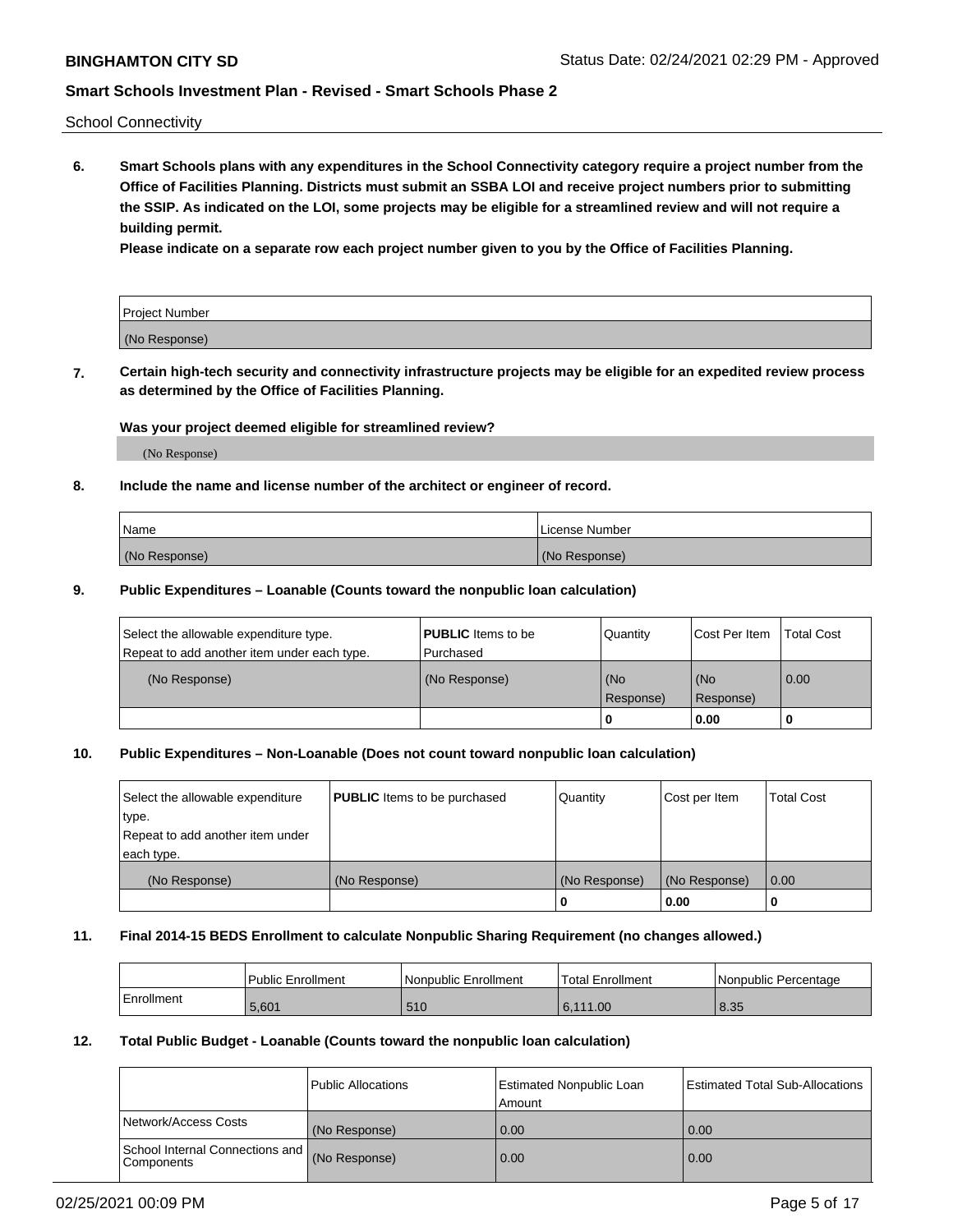School Connectivity

|                | Public Allocations | <b>Estimated Nonpublic Loan</b><br>l Amount | <b>Estimated Total Sub-Allocations</b> |
|----------------|--------------------|---------------------------------------------|----------------------------------------|
| l Other        | (No Response)      | 0.00                                        | 0.00                                   |
| <b>Totals:</b> | 0.00               | 0                                           |                                        |

### **13. Total Public Budget – Non-Loanable (Does not count toward the nonpublic loan calculation)**

|                                                   | Sub-<br>Allocation |
|---------------------------------------------------|--------------------|
|                                                   |                    |
| Network/Access Costs                              | (No Response)      |
| <b>Outside Plant Costs</b>                        | (No Response)      |
| <b>School Internal Connections and Components</b> | (No Response)      |
| Professional Services                             | (No Response)      |
| Testing                                           | (No Response)      |
| <b>Other Upfront Costs</b>                        | (No Response)      |
| <b>Other Costs</b>                                | (No Response)      |
| <b>Totals:</b>                                    | 0.00               |

# **14. School Connectivity Totals**

|                          | Total Sub-Allocations |
|--------------------------|-----------------------|
| Total Loanable Items     | 0.00                  |
| Total Non-Ioanable Items | 0.00                  |
| Totals:                  | 0                     |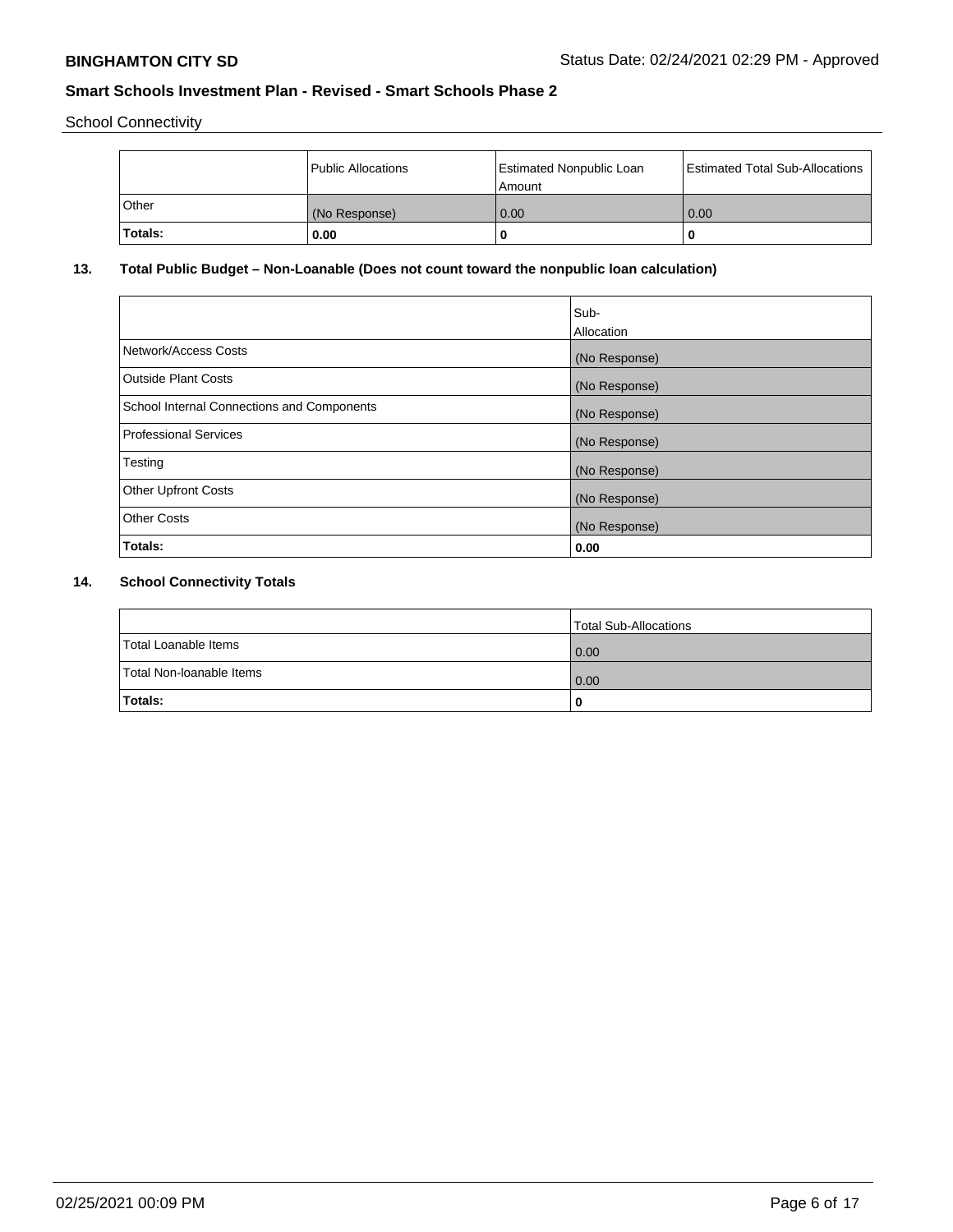Community Connectivity (Broadband and Wireless)

**1. Describe how you intend to use Smart Schools Bond Act funds for high-speed broadband and/or wireless connectivity projects in the community.**

(No Response)

**2. Please describe how the proposed project(s) will promote student achievement and increase student and/or staff access to the Internet in a manner that enhances student learning and/or instruction outside of the school day and/or school building.**

(No Response)

**3. Community connectivity projects must comply with all the necessary local building codes and regulations (building and related permits are not required prior to plan submission).**

 $\Box$  I certify that we will comply with all the necessary local building codes and regulations.

**4. Please describe the physical location of the proposed investment.**

(No Response)

**5. Please provide the initial list of partners participating in the Community Connectivity Broadband Project, along with their Federal Tax Identification (Employer Identification) number.**

| <b>Project Partners</b> | l Federal ID # |
|-------------------------|----------------|
| (No Response)           | (No Response)  |

**6. Please detail the type, quantity, per unit cost and total cost of the eligible items under each sub-category.**

| Select the allowable expenditure | Item to be purchased | Quantity      | Cost per Item | <b>Total Cost</b> |
|----------------------------------|----------------------|---------------|---------------|-------------------|
| type.                            |                      |               |               |                   |
| Repeat to add another item under |                      |               |               |                   |
| each type.                       |                      |               |               |                   |
| (No Response)                    | (No Response)        | (No Response) | (No Response) | 0.00              |
|                                  |                      | U             | 0.00          |                   |

**7. If you are submitting an allocation for Community Connectivity, complete this table.**

**Note that the calculated Total at the bottom of the table must equal the Total allocation for this category that you entered in the SSIP Overview overall budget.**

|                                    | Sub-Allocation |
|------------------------------------|----------------|
| Network/Access Costs               | (No Response)  |
| Outside Plant Costs                | (No Response)  |
| <b>Tower Costs</b>                 | (No Response)  |
| <b>Customer Premises Equipment</b> | (No Response)  |
| <b>Professional Services</b>       | (No Response)  |
| Testing                            | (No Response)  |
| <b>Other Upfront Costs</b>         | (No Response)  |
| <b>Other Costs</b>                 | (No Response)  |
| Totals:                            | 0.00           |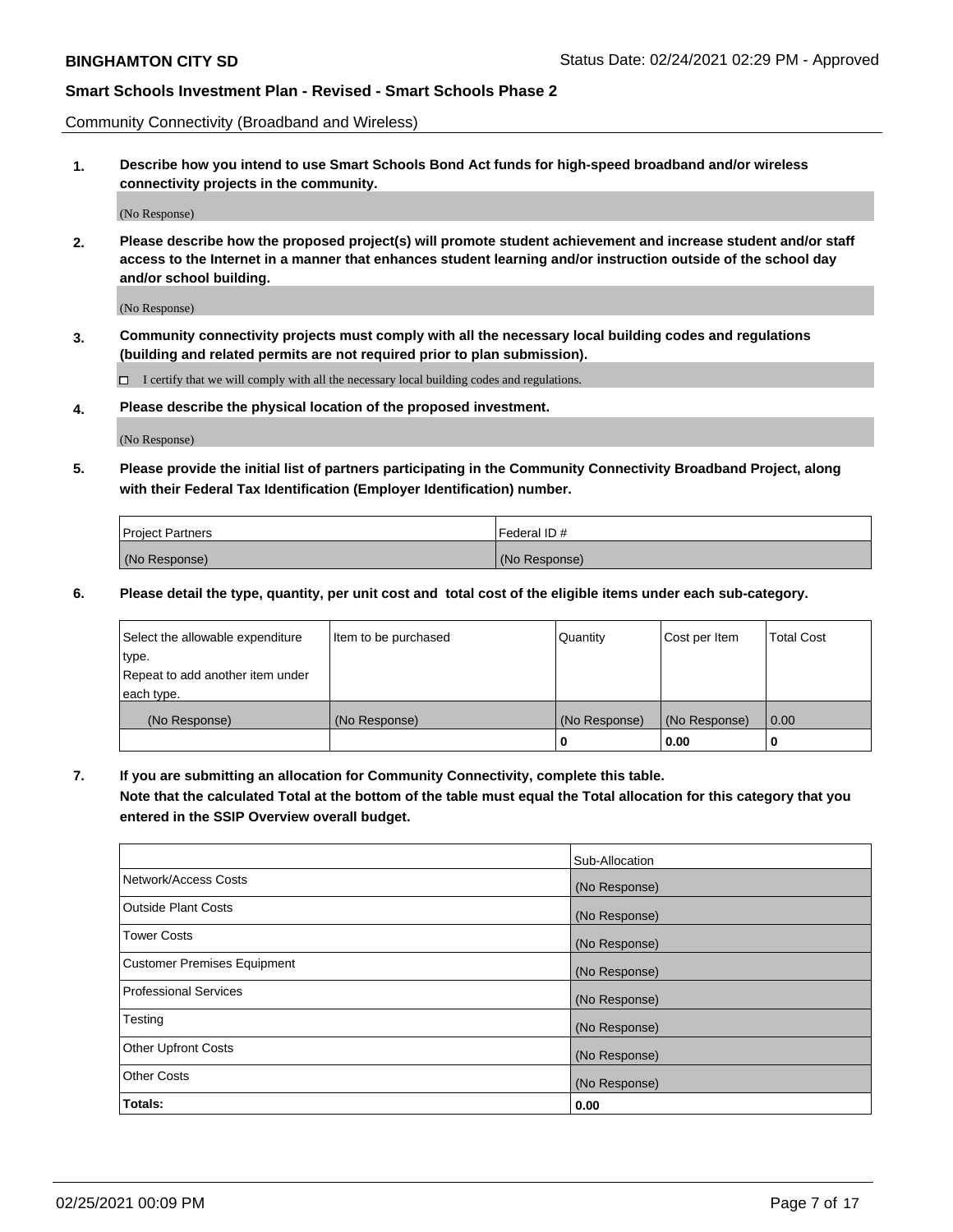### Classroom Learning Technology

**1. In order for students and faculty to receive the maximum benefit from the technology made available under the Smart Schools Bond Act, their school buildings must possess sufficient connectivity infrastructure to ensure that devices can be used during the school day. Smart Schools Investment Plans must demonstrate that sufficient infrastructure that meets the Federal Communications Commission's 100 Mbps per 1,000 students standard currently exists in the buildings where new devices will be deployed, or is a planned use of a portion of Smart Schools Bond Act funds, or is under development through another funding source. Smart Schools Bond Act funds used for technology infrastructure or classroom technology investments must increase the number of school buildings that meet or exceed the minimum speed standard of 100 Mbps per 1,000 students and staff within 12 months. This standard may be met on either a contracted 24/7 firm service or a**

- **"burstable" capability. If the standard is met under the burstable criteria, it must be:**
- **1. Specifically codified in a service contract with a provider, and**

**2. Guaranteed to be available to all students and devices as needed, particularly during periods of high demand, such as computer-based testing (CBT) periods.**

**Please describe how your district already meets or is planning to meet this standard within 12 months of plan submission.**

(No Response)

- **1a. If a district believes that it will be impossible to meet this standard within 12 months, it may apply for a waiver of this requirement, as described on the Smart Schools website. The waiver must be filed and approved by SED prior to submitting this survey.**
	- By checking this box, you are certifying that the school district has an approved waiver of this requirement on file with the New York State Education Department.
- **2. Connectivity Speed Calculator (Required). If the district currently meets the required speed, enter "Currently Met" in the last box: Expected Date When Required Speed Will be Met.**

|                  | l Number of     | Required Speed | Current Speed in | <b>Expected Speed</b> | <b>Expected Date</b>                |
|------------------|-----------------|----------------|------------------|-----------------------|-------------------------------------|
|                  | <b>Students</b> | l in Mbps      | l Mbps           | to be Attained        | When Required                       |
|                  |                 |                |                  |                       | Within 12 Months  Speed Will be Met |
| Calculated Speed | (No Response)   | 0.00           | (No Response)    | l (No Response)       | (No Response)                       |

**3. If the district wishes to have students and staff access the Internet from wireless devices within the school building, or in close proximity to it, it must first ensure that it has a robust Wi-Fi network in place that has sufficient bandwidth to meet user demand.**

**Please describe how you have quantified this demand and how you plan to meet this demand.**

(No Response)

**4. All New York State public school districts are required to complete and submit an Instructional Technology Plan survey to the New York State Education Department in compliance with Section 753 of the Education Law and per Part 100.12 of the Commissioner's Regulations.**

**Districts that include educational technology purchases as part of their Smart Schools Investment Plan must have a submitted and approved Instructional Technology Plan survey on file with the New York State Education Department.**

- By checking this box, you are certifying that the school district has an approved Instructional Technology Plan survey on file with the New York State Education Department.
- **5. Describe the devices you intend to purchase and their compatibility with existing or planned platforms or systems. Specifically address the adequacy of each facility's electrical, HVAC and other infrastructure necessary to install and support the operation of the planned technology.**

(No Response)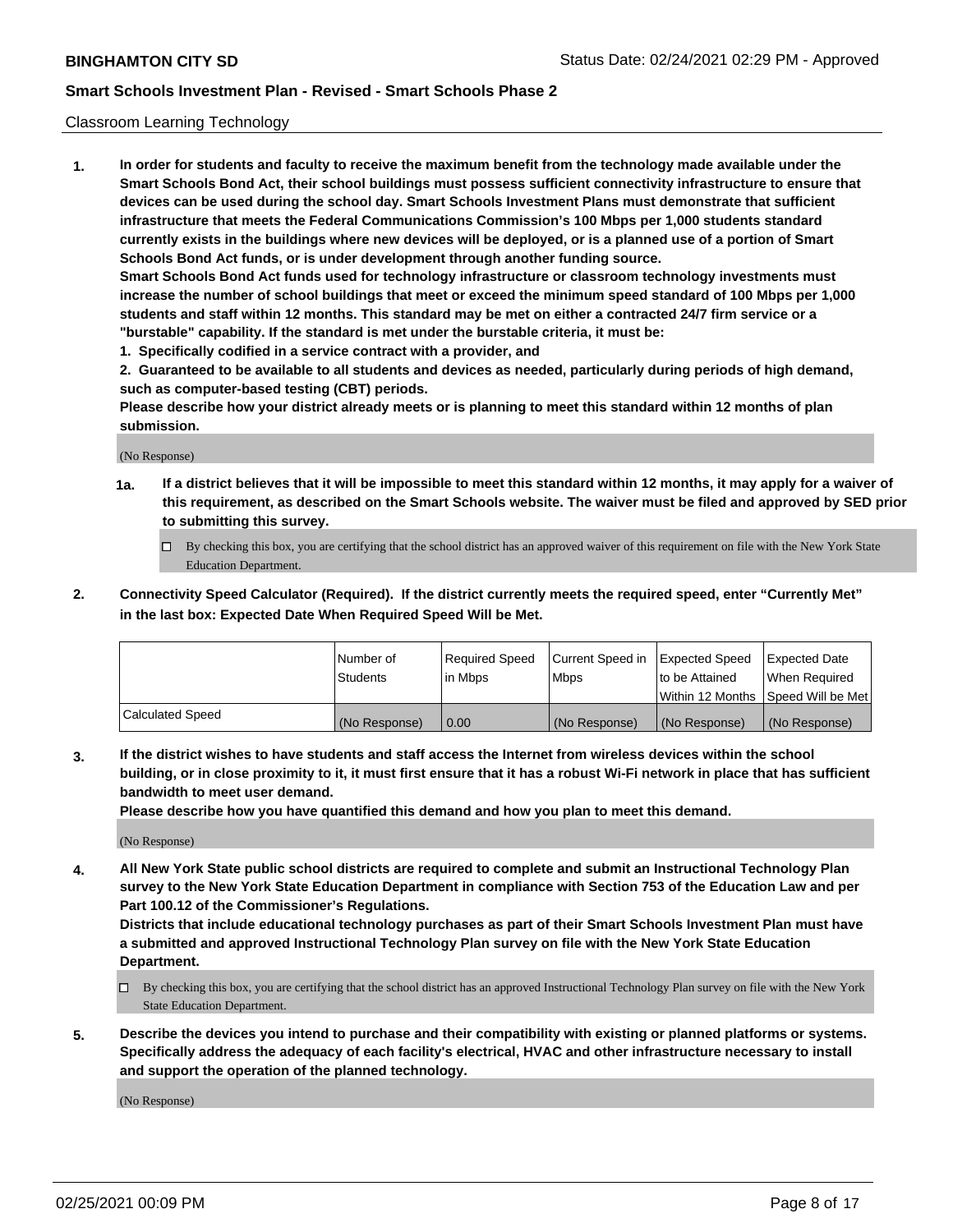### Classroom Learning Technology

- **6. Describe how the proposed technology purchases will:**
	- **> enhance differentiated instruction;**
	- **> expand student learning inside and outside the classroom;**
	- **> benefit students with disabilities and English language learners; and**
	- **> contribute to the reduction of other learning gaps that have been identified within the district.**

**The expectation is that districts will place a priority on addressing the needs of students who struggle to succeed in a rigorous curriculum. Responses in this section should specifically address this concern and align with the district's Instructional Technology Plan (in particular Question 2 of E. Curriculum and Instruction: "Does the district's instructional technology plan address the needs of students with disabilities to ensure equitable access to instruction, materials and assessments?" and Question 3 of the same section: "Does the district's instructional technology plan address the provision of assistive technology specifically for students with disabilities to ensure access to and participation in the general curriculum?")**

**In addition, describe how the district ensures equitable access to instruction, materials and assessments and participation in the general curriculum for both SWD and English Language Learners/Multilingual Learners (ELL/MLL) students.**

(No Response)

**7. Where appropriate, describe how the proposed technology purchases will enhance ongoing communication with parents and other stakeholders and help the district facilitate technology-based regional partnerships, including distance learning and other efforts.**

(No Response)

**8. Describe the district's plan to provide professional development to ensure that administrators, teachers and staff can employ the technology purchased to enhance instruction successfully.**

**Note: This response should be aligned and expanded upon in accordance with your district's response to Question 1 of F. Professional Development of your Instructional Technology Plan: "Please provide a summary of professional development offered to teachers and staff, for the time period covered by this plan, to support technology to enhance teaching and learning. Please include topics, audience and method of delivery within your summary."**

(No Response)

- **9. Districts must contact one of the SUNY/CUNY teacher preparation programs listed on the document on the left side of the page that supplies the largest number of the district's new teachers to request advice on innovative uses and best practices at the intersection of pedagogy and educational technology.**
	- By checking this box, you certify that you have contacted the SUNY/CUNY teacher preparation program that supplies the largest number of your new teachers to request advice on these issues.
	- **9a. Please enter the name of the SUNY or CUNY Institution that you contacted.**

(No Response)

**9b. Enter the primary Institution phone number.**

(No Response)

**9c. Enter the name of the contact person with whom you consulted and/or will be collaborating with on innovative uses of technology and best practices.**

(No Response)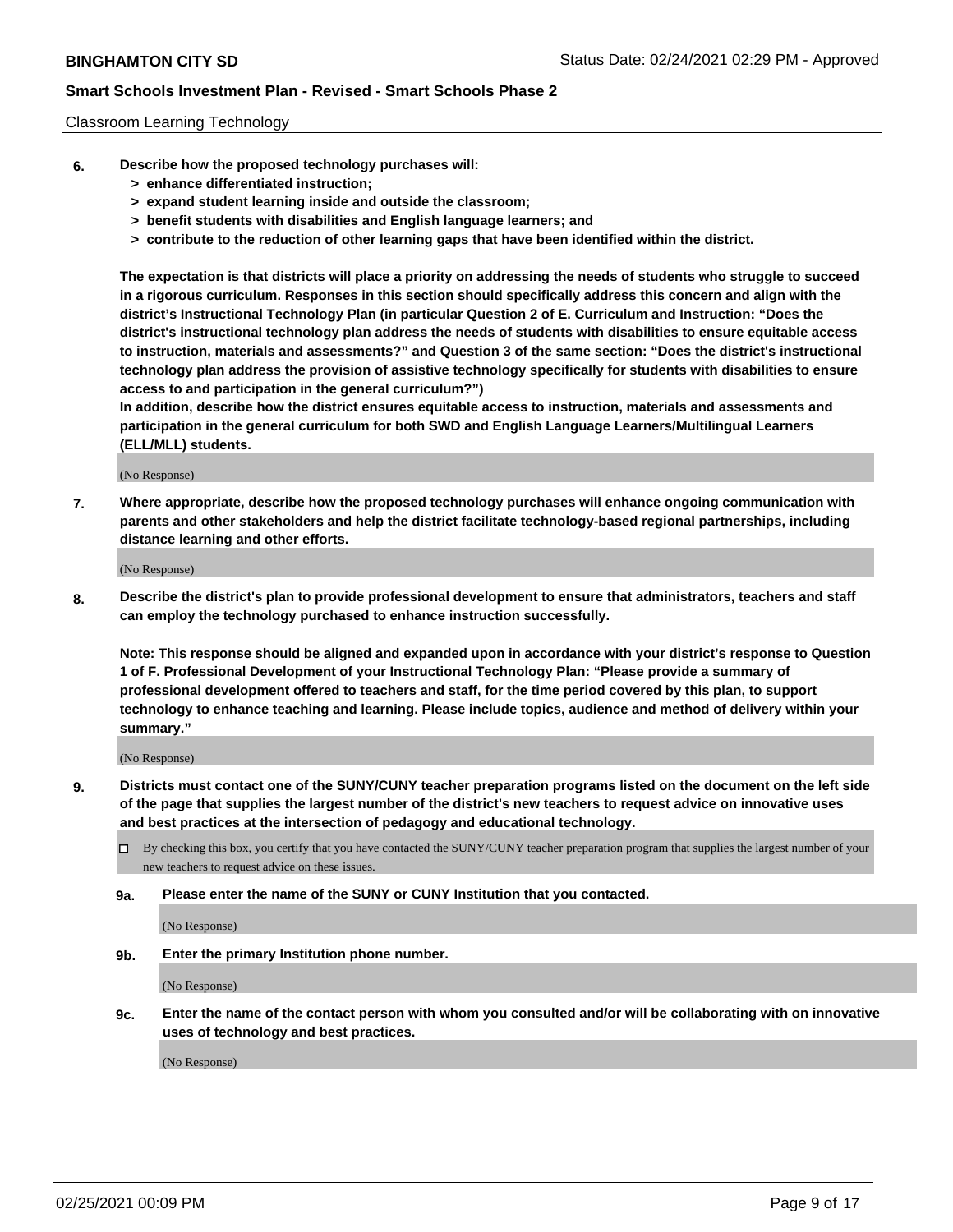#### Classroom Learning Technology

**10. To ensure the sustainability of technology purchases made with Smart Schools funds, districts must demonstrate a long-term plan to maintain and replace technology purchases supported by Smart Schools Bond Act funds. This sustainability plan shall demonstrate a district's capacity to support recurring costs of use that are ineligible for Smart Schools Bond Act funding such as device maintenance, technical support, Internet and wireless fees, maintenance of hotspots, staff professional development, building maintenance and the replacement of incidental items. Further, such a sustainability plan shall include a long-term plan for the replacement of purchased devices and equipment at the end of their useful life with other funding sources.**

 $\Box$  By checking this box, you certify that the district has a sustainability plan as described above.

**11. Districts must ensure that devices purchased with Smart Schools Bond funds will be distributed, prepared for use, maintained and supported appropriately. Districts must maintain detailed device inventories in accordance with generally accepted accounting principles.**

By checking this box, you certify that the district has a distribution and inventory management plan and system in place.

#### **12. Please detail the type, quantity, per unit cost and total cost of the eligible items under each sub-category.**

| Select the allowable expenditure          | Item to be Purchased | Quantity      | Cost per Item | Total Cost |
|-------------------------------------------|----------------------|---------------|---------------|------------|
| type.<br>Repeat to add another item under |                      |               |               |            |
| each type.                                |                      |               |               |            |
| (No Response)                             | (No Response)        | (No Response) | (No Response) | 0.00       |
|                                           |                      |               | 0.00          |            |

#### **13. Final 2014-15 BEDS Enrollment to calculate Nonpublic Sharing Requirement (no changes allowed.)**

|                   | <b>Public Enrollment</b> | Nonpublic Enrollment | l Total Enrollment | <i>Nonpublic</i><br>l Percentage |
|-------------------|--------------------------|----------------------|--------------------|----------------------------------|
| <b>Enrollment</b> | 5.601                    | 510                  | 6.111.00           | 8.35                             |

### **14. If you are submitting an allocation for Classroom Learning Technology complete this table.**

|                         | Public School Sub-Allocation | <b>Estimated Nonpublic Loan</b><br>Amount<br>(Based on Percentage Above) | Estimated Total Public and<br>Nonpublic Sub-Allocation |
|-------------------------|------------------------------|--------------------------------------------------------------------------|--------------------------------------------------------|
| Interactive Whiteboards | (No Response)                | 0.00                                                                     | 0.00                                                   |
| Computer Servers        | (No Response)                | 0.00                                                                     | 0.00                                                   |
| Desktop Computers       | (No Response)                | 0.00                                                                     | 0.00                                                   |
| <b>Laptop Computers</b> | (No Response)                | 0.00                                                                     | 0.00                                                   |
| <b>Tablet Computers</b> | (No Response)                | 0.00                                                                     | 0.00                                                   |
| Other Costs             | (No Response)                | 0.00                                                                     | 0.00                                                   |
| Totals:                 | 0.00                         | 0                                                                        | 0                                                      |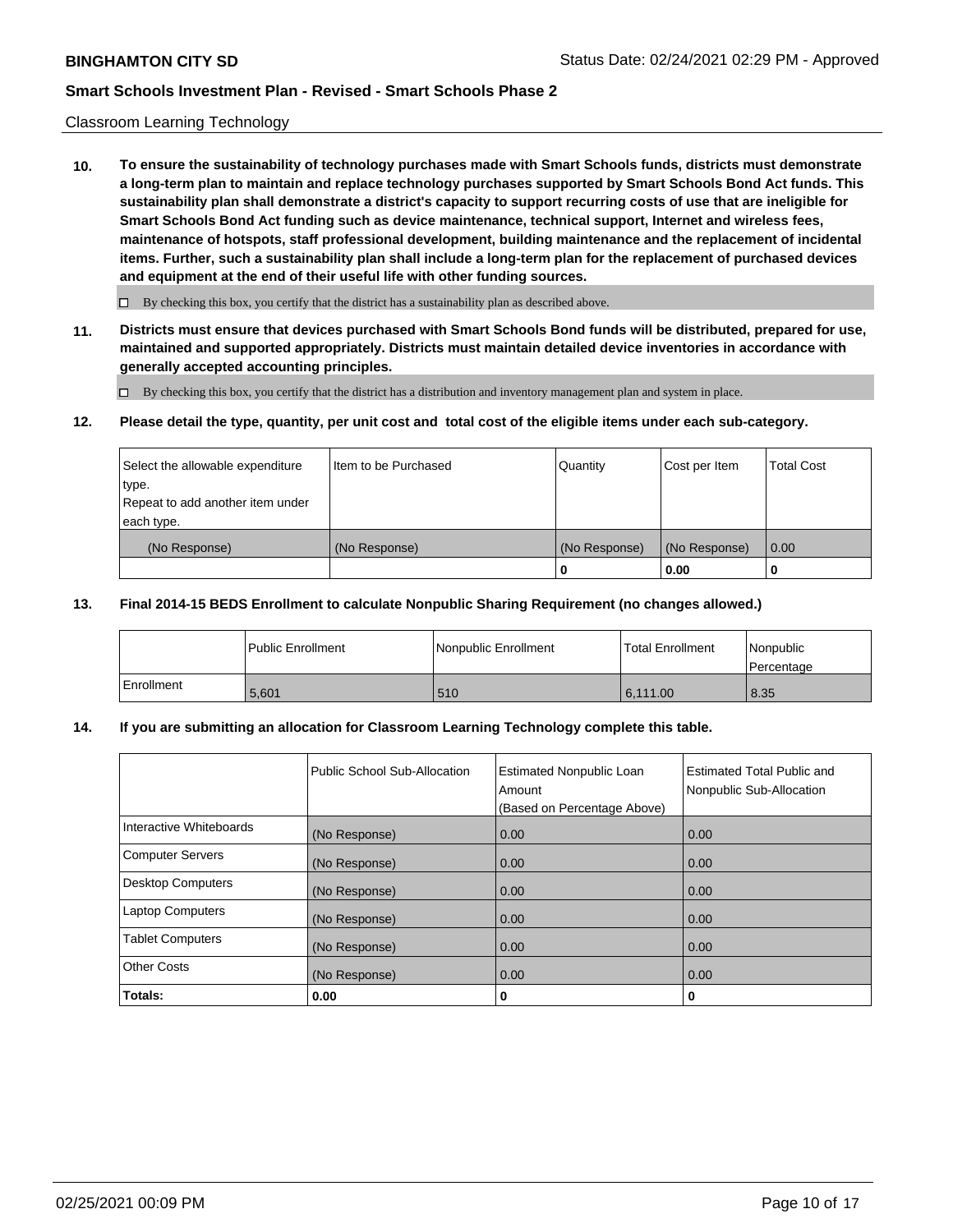### Pre-Kindergarten Classrooms

**1. Provide information regarding how and where the district is currently serving pre-kindergarten students and justify the need for additional space with enrollment projections over 3 years.**

We currently have 6 of our 10 buildings housing Pre-K sites for the district, including for community partner classrooms through Family Enrichment Network and Handicapped Children's Association. We have continued projected enrollment of between 300 and 350 for the next 3 years, requiring use of all sites, including the renovated sites we are asking for.

- **2. Describe the district's plan to construct, enhance or modernize education facilities to accommodate prekindergarten programs. Such plans must include:**
	- **Specific descriptions of what the district intends to do to each space;**
	- **An affirmation that new pre-kindergarten classrooms will contain a minimum of 900 square feet per classroom;**
	- **The number of classrooms involved;**
	- **The approximate construction costs per classroom; and**

**- Confirmation that the space is district-owned or has a long-term lease that exceeds the probable useful life of the improvements.**

The Binghamton CSD intends to completely gut and renovate two existing pre-kindergarten classrooms in a building they own and operate as an elementary school. Upon completion of the renovation, the square footage of each classroom will be 900 square feet inclusive of a single use toilet room in each classroom. The approximate construction cost of renovation per classroom is \$282,500.00.

**3. Smart Schools Bond Act funds may only be used for capital construction costs. Describe the type and amount of additional funds that will be required to support ineligible ongoing costs (e.g. instruction, supplies) associated with any additional pre-kindergarten classrooms that the district plans to add.**

The pre-kindergarten program is an existing on-going operation which is funded annually.

**4. All plans and specifications for the erection, repair, enlargement or remodeling of school buildings in any public school district in the State must be reviewed and approved by the Commissioner. Districts that plan capital projects using their Smart Schools Bond Act funds will undergo a Preliminary Review Process by the Office of Facilities Planning.**

**Please indicate on a separate row each project number given to you by the Office of Facilities Planning.**

| <b>Project Number</b> |  |
|-----------------------|--|
| 03-02-00-01-0-016-023 |  |

**5. Please detail the type, quantity, per unit cost and total cost of the eligible items under each sub-category.**

| Select the allowable expenditure<br>type.<br>Repeat to add another item under<br>each type. | Item to be purchased  | Quantity | Cost per Item | <b>Total Cost</b> |
|---------------------------------------------------------------------------------------------|-----------------------|----------|---------------|-------------------|
| Enhance/Modernize<br><b>Educational Facilities</b>                                          | <b>General Trades</b> |          | 367,777.00    | 367,777.00        |
| Enhance/Modernize<br><b>Educational Facilities</b>                                          | Plumbing              |          | 40,109.00     | 40,109.00         |
| Enhance/Modernize<br><b>Educational Facilities</b>                                          | <b>HVAC</b>           |          | 85,921.00     | 85,921.00         |
| Enhance/Modernize<br><b>Educational Facilities</b>                                          | Electric              |          | 70,806.00     | 70,806.00         |
| <b>Other Costs</b>                                                                          | Contingencies         |          | 45,200.00     | 45,200.00         |
|                                                                                             |                       | 5        | 609,813.00    | 609,813           |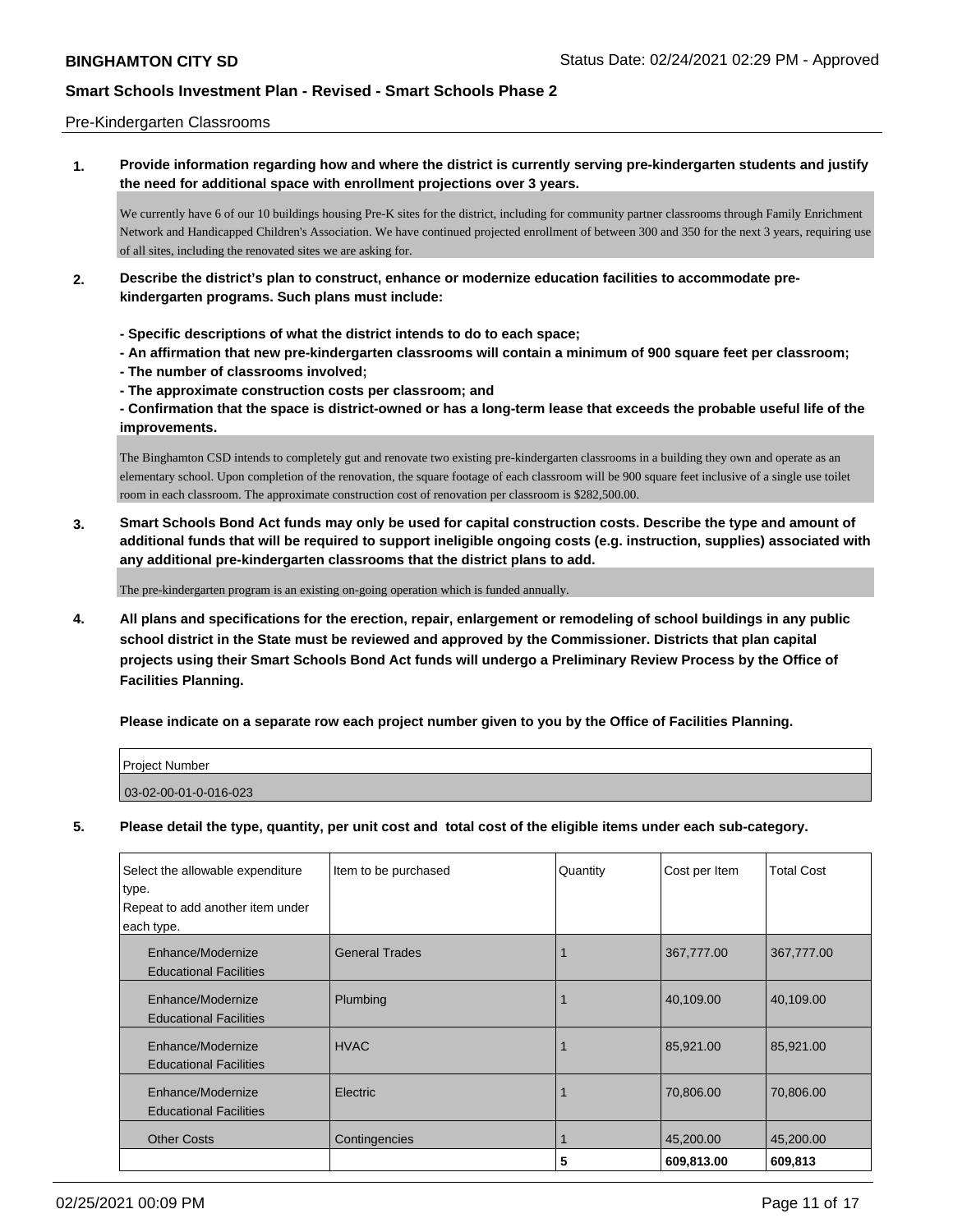Pre-Kindergarten Classrooms

**6. If you have made an allocation for Pre-Kindergarten Classrooms, complete this table. Note that the calculated Total at the bottom of the table must equal the Total allocation for this category that you entered in the SSIP Overview overall budget.**

|                                          | Sub-Allocation |
|------------------------------------------|----------------|
| Construct Pre-K Classrooms               | (No Response)  |
| Enhance/Modernize Educational Facilities | 564,613.00     |
| Other Costs                              | 45,200.00      |
| Totals:                                  | 609,813.00     |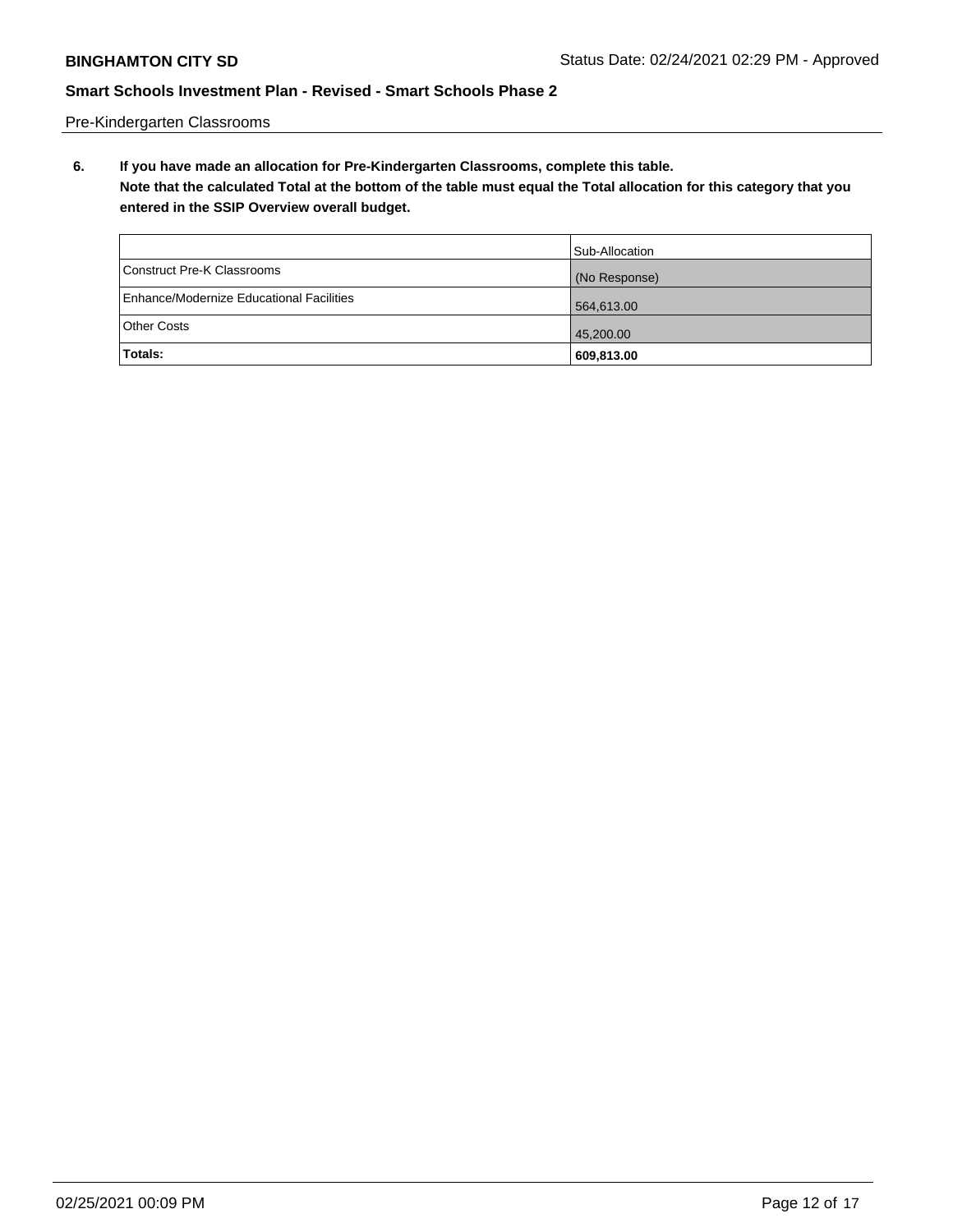Replace Transportable Classrooms

**1. Describe the district's plan to construct, enhance or modernize education facilities to provide high-quality instructional space by replacing transportable classrooms.**

(No Response)

**2. All plans and specifications for the erection, repair, enlargement or remodeling of school buildings in any public school district in the State must be reviewed and approved by the Commissioner. Districts that plan capital projects using their Smart Schools Bond Act funds will undergo a Preliminary Review Process by the Office of Facilities Planning.**

**Please indicate on a separate row each project number given to you by the Office of Facilities Planning.**

| Project Number |  |
|----------------|--|
|                |  |
|                |  |
|                |  |
|                |  |
| (No Response)  |  |
|                |  |
|                |  |
|                |  |

**3. For large projects that seek to blend Smart Schools Bond Act dollars with other funds, please note that Smart Schools Bond Act funds can be allocated on a pro rata basis depending on the number of new classrooms built that directly replace transportable classroom units.**

**If a district seeks to blend Smart Schools Bond Act dollars with other funds describe below what other funds are being used and what portion of the money will be Smart Schools Bond Act funds.**

(No Response)

**4. Please detail the type, quantity, per unit cost and total cost of the eligible items under each sub-category.**

| Select the allowable expenditure | Item to be purchased | Quantity      | Cost per Item | Total Cost |
|----------------------------------|----------------------|---------------|---------------|------------|
| ∣type.                           |                      |               |               |            |
| Repeat to add another item under |                      |               |               |            |
| each type.                       |                      |               |               |            |
| (No Response)                    | (No Response)        | (No Response) | (No Response) | 0.00       |
|                                  |                      | u             | 0.00          |            |

**5. If you have made an allocation for Replace Transportable Classrooms, complete this table. Note that the calculated Total at the bottom of the table must equal the Total allocation for this category that you entered in the SSIP Overview overall budget.**

|                                                | Sub-Allocation |
|------------------------------------------------|----------------|
| Construct New Instructional Space              | (No Response)  |
| Enhance/Modernize Existing Instructional Space | (No Response)  |
| Other Costs                                    | (No Response)  |
| Totals:                                        | 0.00           |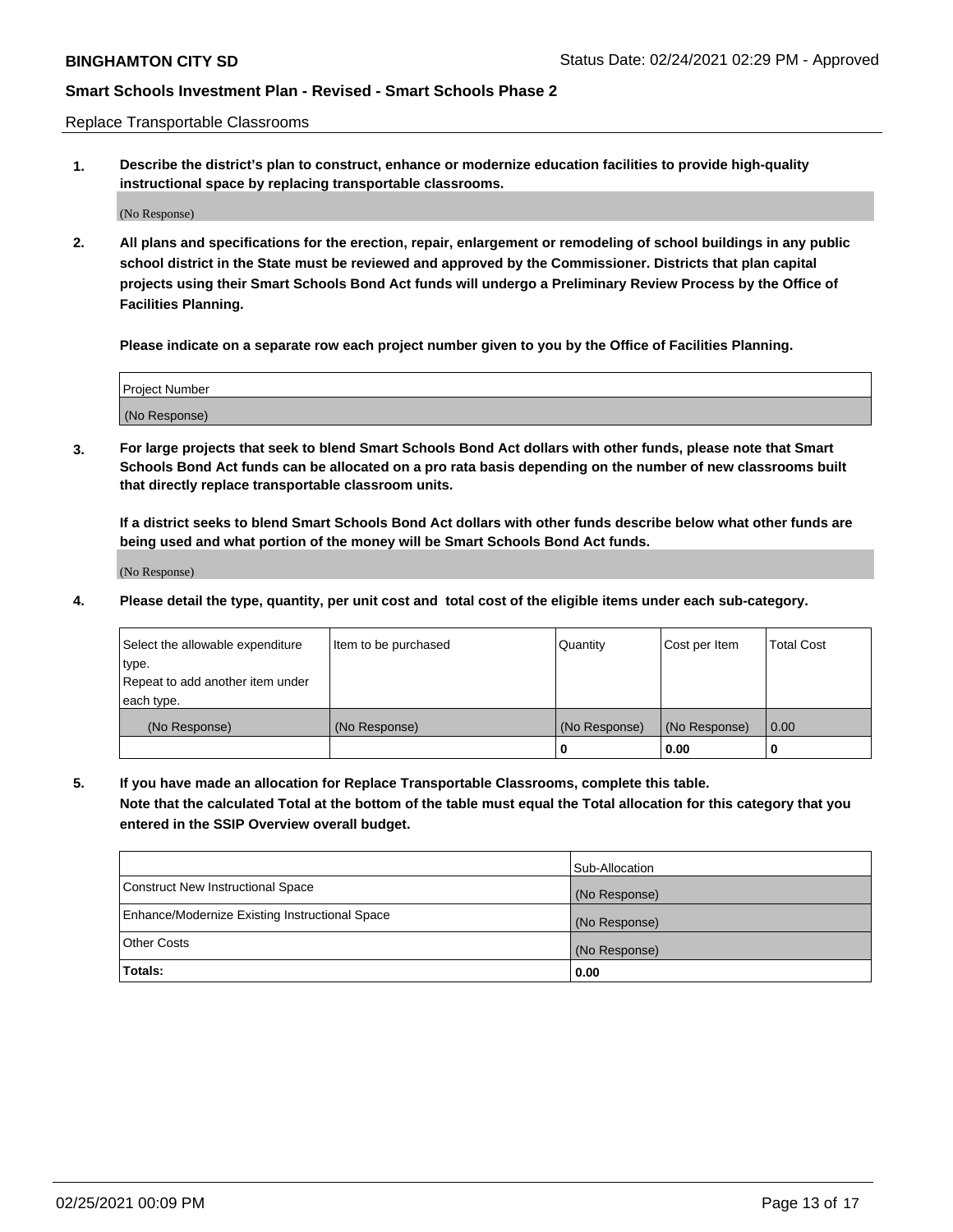### High-Tech Security Features

## **1. Describe how you intend to use Smart Schools Bond Act funds to install high-tech security features in school buildings and on school campuses.**

We intend to install a security vestibule at the entrance to each Middle School and one elementary school in the district. We are also adding a main entry access control system at the elementary building. This will allow for better safety procedures and visitor management in those particular buildings. We also need to upgrade many security cameras at our High School that are old and outdated.

**2. All plans and specifications for the erection, repair, enlargement or remodeling of school buildings in any public school district in the State must be reviewed and approved by the Commissioner. Smart Schools plans with any expenditures in the High-Tech Security category require a project number from the Office of Facilities Planning. Districts must submit an SSBA LOI and receive project numbers prior to submitting the SSIP. As indicated on the LOI, some projects may be eligible for a streamlined review and will not require a building permit. Please indicate on a separate row each project number given to you by the Office of Facilities Planning.**

| Project Number       |
|----------------------|
| 03-02-00-01-0006-019 |
| 03-02-00-01-0011-020 |
| 03-02-00-01-0022-018 |

### **3. Was your project deemed eligible for streamlined Review?**

- Yes
- $\boxtimes$  No

### **4. Include the name and license number of the architect or engineer of record.**

| Name                          | License Number |
|-------------------------------|----------------|
| <b>Edward Lawrence McGraw</b> | 20958          |

### **5. Please detail the type, quantity, per unit cost and total cost of the eligible items under each sub-category.**

| Select the allowable expenditure<br>type.<br>Repeat to add another item under<br>each type. | Item to be purchased                                                             | Quantity    | Cost per Item | <b>Total Cost</b> |
|---------------------------------------------------------------------------------------------|----------------------------------------------------------------------------------|-------------|---------------|-------------------|
| <b>Capital-Intensive Security</b><br>Project                                                | East Middle School Secure Entry<br>Vestibule                                     |             | 110,000.00    | 110,000.00        |
| <b>Capital-Intensive Security</b><br>Project                                                | West Middle School Secure Entry<br>Vestibule                                     |             | 130,000.00    | 130,000.00        |
| <b>Entry Control System</b>                                                                 | Main Entry Access control system with<br>intercom and cameras                    | 3           | 20,000.00     | 60.000.00         |
| <b>Capital-Intensive Security</b><br>Project                                                | Horace Mann Secure Entry Vestibule                                               | $\mathbf 1$ | 110,000.00    | 110,000.00        |
| <b>Other Costs</b>                                                                          | Professional services for<br>Engineering/Programming/Proj<br>Management/Checkout |             | 52,005.00     | 52,005.00         |
| <b>Electronic Security System</b>                                                           | Installation                                                                     |             | 32,625.00     | 32,625.00         |
| <b>Electronic Security System</b>                                                           | Avigilon: 3MP Int Surface Dome, 3-<br>9mm f/1.3, w/WDR, LC Tech, D/N and         | 162         | 668.00        | 108,216.00        |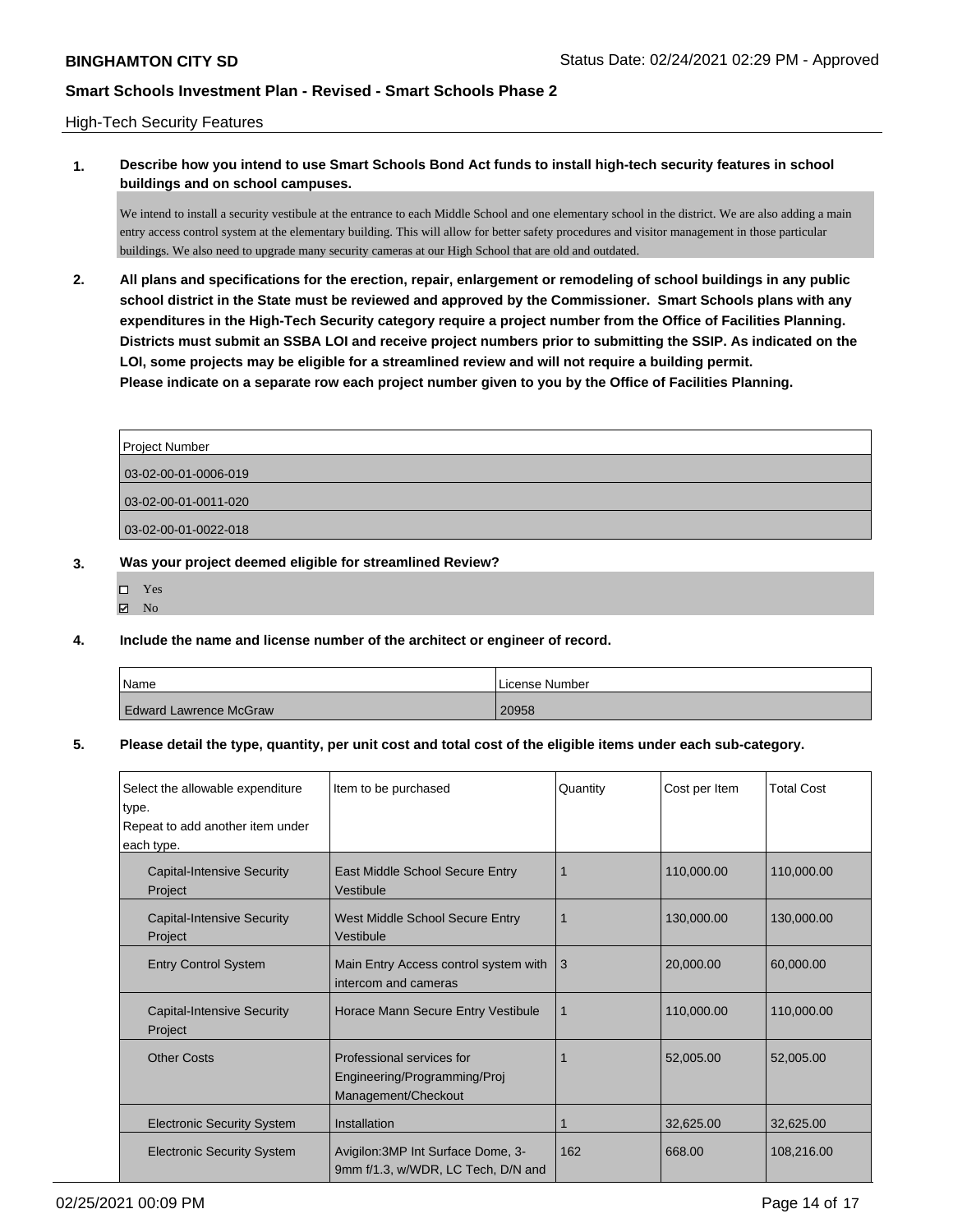High-Tech Security Features

| Select the allowable expenditure<br>type.<br>Repeat to add another item under<br>each type. | Item to be purchased                                                              | Quantity | Cost per Item | <b>Total Cost</b> |
|---------------------------------------------------------------------------------------------|-----------------------------------------------------------------------------------|----------|---------------|-------------------|
| <b>Electronic Security System</b>                                                           | Analytics<br>Avigilon: 8MP (4k) Int/Ext Pendant<br>Dome, 4.3-8mm f/1.8, w/D/N and | 6        | 1,112.00      | 6,672.00          |
|                                                                                             | Analytics                                                                         |          |               |                   |
| <b>Electronic Security System</b>                                                           | Avigilon: Wall mount bracket for use<br>with H4A-DP pendant dome cameras          | 6        | 48.00         | 288.00            |
|                                                                                             |                                                                                   | 182      | 456,458.00    | 609,806           |

**6. If you have made an allocation for High-Tech Security Features, complete this table.**

### **Enter each Sub-category Public Allocation based on the the expenditures listed in Table #5.**

|                                                      | Sub-Allocation |
|------------------------------------------------------|----------------|
| Capital-Intensive Security Project (Standard Review) | 350,000.00     |
| Electronic Security System                           | 147,801.00     |
| <b>Entry Control System</b>                          | 60,000.00      |
| Approved Door Hardening Project                      | (No Response)  |
| <b>Other Costs</b>                                   | 52,005.00      |
| Totals:                                              | 609,806.00     |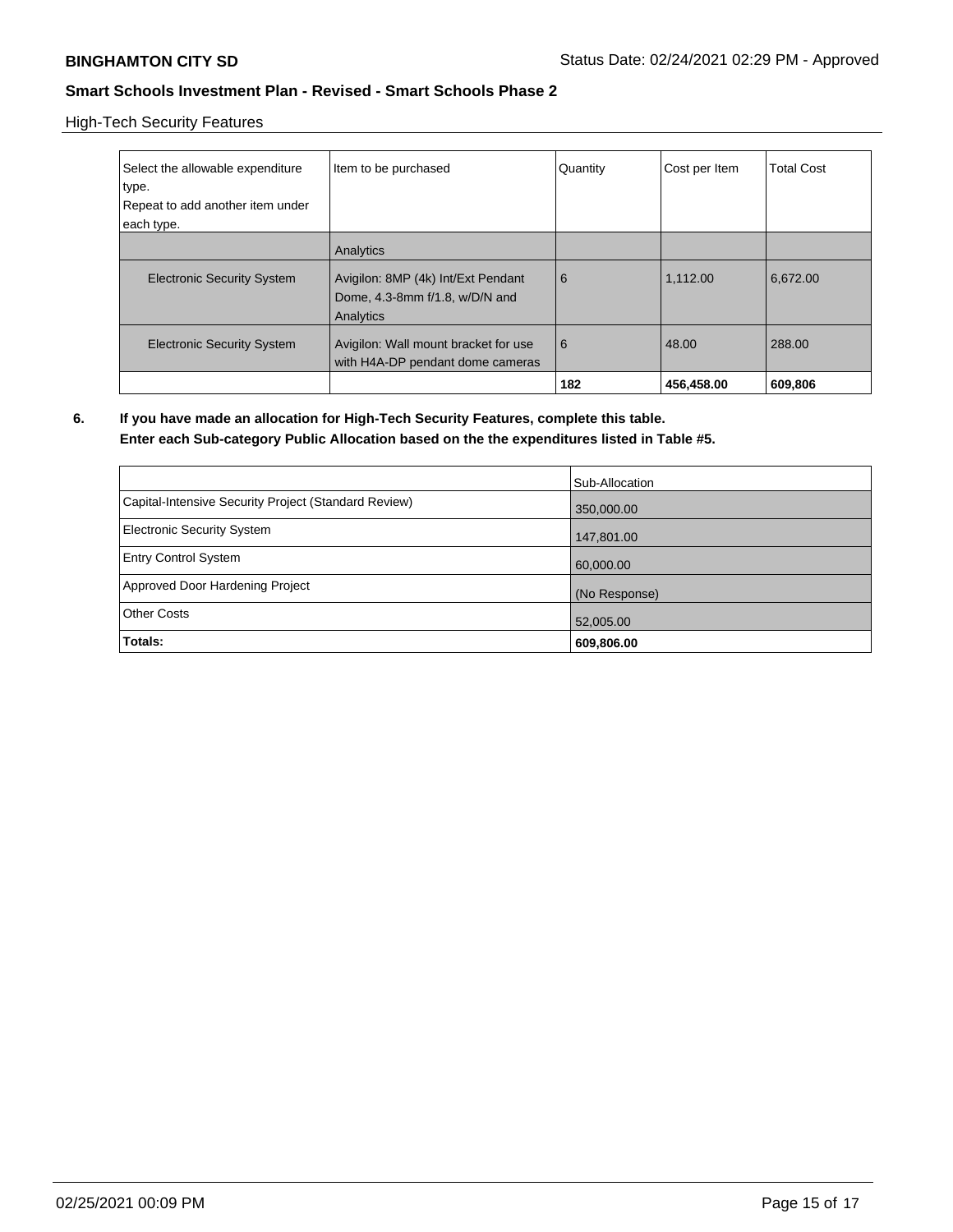Non-Public Schools

**1. Describe your plan to utilize SSBA funds to purchase devices and loan to the nonpublic schools within your district. Please specify what devices have been requested by the nonpublic schools. If the nonpublic schools have not finalized requests, the district should provide the date nonpublic schools will submit the request by.**

(No Response)

**2. A final Smart Schools Investment Plan cannot be approved until school authorities have adopted regulations specifying the date by which requests from nonpublic schools for the purchase and loan of Smart Schools Bond Act classroom technology must be received by the district.**

By checking this box, you certify that you have such a plan and associated regulations in place that have been made public.

**2a. Please enter the date each year nonpublic schools must request loanable items from the school district. This date cannot be earlier than June 1 of the previous school year.**

(No Response)

### **3. Final 2014-15 BEDS Enrollment to calculate Nonpublic Sharing Requirement (no changes allowed.)**

|            | Public Enrollment | Nonpublic Enrollment | Total Enrollment | l Nonpublic Percentage |
|------------|-------------------|----------------------|------------------|------------------------|
| Enrollment | 5.601             | 510                  | 6.111.00         | 8.35                   |

### **4. Nonpublic Loan Calculator**

|                                                        | Loanable     | Loanable   | Additional       | Estimated | Previously | Cumulative | Final Per  | <b>Final Total</b> |
|--------------------------------------------------------|--------------|------------|------------------|-----------|------------|------------|------------|--------------------|
|                                                        | School       | Classroom  | Nonpublic        | Per Pupil | Approved   | Per Pupil  | Pupil Loan | Loan               |
|                                                        | Connectivity | Technology | Loan             | Amount -  | Per Pupil  | Loan       | Amount -   | Amount -           |
|                                                        |              |            | (Optional)       | This Plan | Amount(s)  | Amount     | This Plan  | This Plan          |
| Required Nonpublic<br>Loan                             | 0.00         | 0.00       |                  | 0.00      | 13.93      | 13.93      | 0.00       | 0.00               |
| Final Adjusted Loan<br>- (If additional loan<br>funds) | 0.00         | 0.00       | (No<br>Response) | 0.00      | 13.93      | 13.93      | 0.00       | 0.00               |

### **5. Nonpublic Share**

|                                          | Final Per Pupil Amount | Final Nonpublic Loan Amount |
|------------------------------------------|------------------------|-----------------------------|
| Pending and Previously<br>Approved Plans | 13.93                  | 7.102.67                    |
| This Plan                                | 0.00                   | 0.00                        |
| Total                                    | 13.93                  | 7,102.67                    |

### **6. Distribution of Nonpublic Loan Amount by School**

| Nonpublic School Name                       | 2018-19 K-12 Enrollment | Special Ed School? If Yes, not eligible |
|---------------------------------------------|-------------------------|-----------------------------------------|
| SETON CATHOLIC CENTRAL JR/SR<br><b>HIGH</b> | 343                     | No.                                     |
| I ST JOHN SCHOOL                            | 141                     | <b>No</b>                               |

**7. Please detail the type, quantity and per unit cost of the eligible items under each sub-category.**